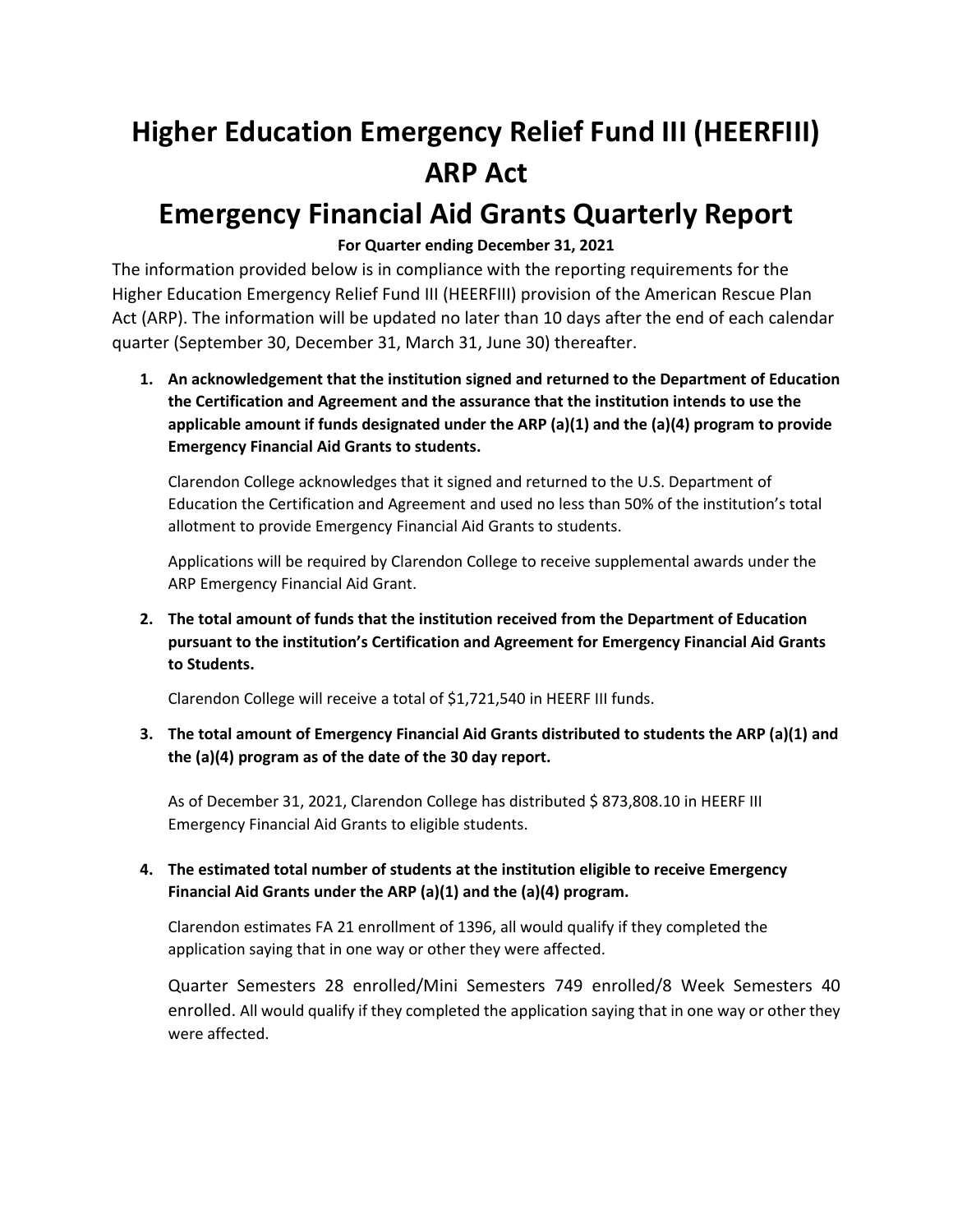#### **5. The total number of students who have received an Emergency Financial Aid Grant to students under the ARP (a)(1) and the (a)(4) program.**

As of December 31, 2021, Clarendon College has distributed \$873,808.10 in HEERF III Emergency Financial Aid Grants to 908 eligible students.

6. **The method(s) used by the institution to determine which students received Emergency Financial Aid Grants and how much they received under the ARP (a)(1) and the (a)(4) program.**

| <b>HOURS</b>      | $0 - 5$ | $6 - 8$ | $9 - 11$ | $12 - 15$ | $16 +$ |
|-------------------|---------|---------|----------|-----------|--------|
| TIER 1            | 1600    | 1800    | 2000     | 2200      | 2400   |
| 0-5846 EFC        |         |         |          |           |        |
| TIER <sub>2</sub> | 1400    | 1600    | 1800     | 2000      | 2200   |
| 5847-15000 EFC    |         |         |          |           |        |
| TIER <sub>3</sub> | 1200    | 1400    | 1600     | 1800      | 2000   |
| 15001 Over EFC &  |         |         |          |           |        |
| No FAFSA          |         |         |          |           |        |
| TIER 4            | 400     | 600     | 800      | 1000      | 1200   |
| Dual Credit       |         |         |          |           |        |

# *Quarter Semesters/Mini Semesters/8 Week Semesters*

Will cover up to 6 credit hours if the student approved it to go to the bill.

#### *SHAMROCK HVAC*

Will covers 28 contact hours equaling \$112 per applicant.

**7. Any instructions, directions or guidance provided by the institution to students concerning the Emergency Financial Aid Grants.** 

Eligible students received an email. The email provided information about the HEERF III grants, explained the criteria and indicated the award amounts per hours enrolled. Other information, such as how and when students would receive their funds, and how much they would receive was also provided. Students were advised to ensure their direct deposit designation was set up or their address was correct in the Admissions Office. (See email below):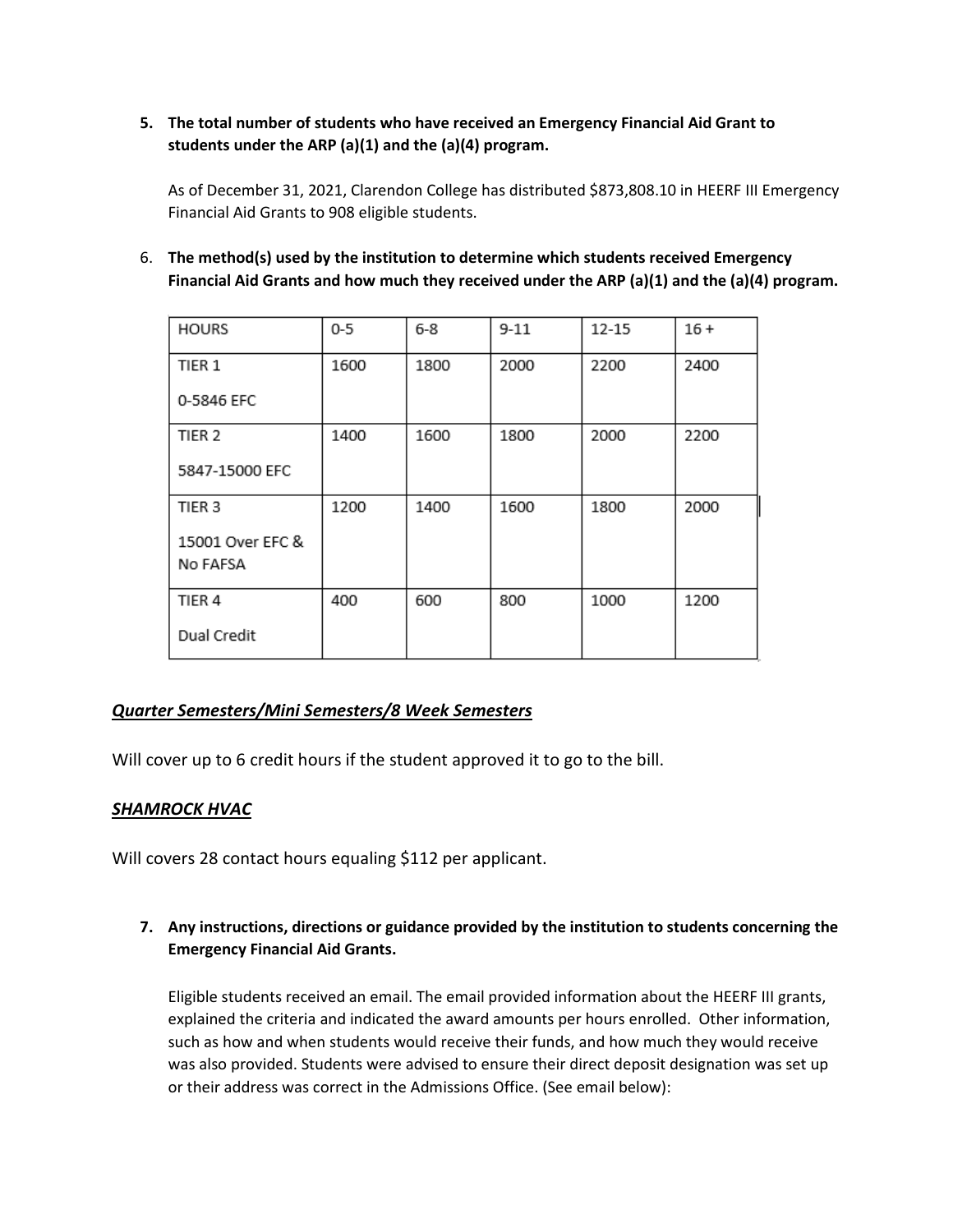*EMAIL SENT*: Under the American Rescue Plan Act 2021 (ARP), Clarendon College received \$1,721,540 from the Higher Education Emergency Relief Fund (HEERF III) to provide emergency financial grants to students and to ensure learning continues during the COVID-19 pandemic. HEERF III grants may be used for any component of a student's cost of attendance or for emergency costs that arise due to Coronavirus, such as but not limited to tuition, food, housing, health care, mental health care, or child care.

**Clarendon College has determined that you meet the criteria to receive a HEERF III ARP Act grant.** Clarendon College will disburse the HEERF III funds to all eligible students that meet the criteria provided.

# **How will I receive the money?**

HEERF III grants will be issued in the form of a direct deposit or check sent to a student's current mailing address. In the future **for quicker receipt of funds,** please ensure that you have a direct deposit designation set-up through your student portal. If you choose to not set-up a direct deposit designation, please make sure your mailing address is correct in the Admissions Office.

# **When will I receive the money?**

Clarendon College will start processing disbursements October 27, 2021 if you did not opt payment to go to the bill or if your HEERF was more than your bill. You should receive these funds in your bank account in 2-3 business days if you have set up direct deposit, or otherwise via check to your mailing address within 7 business days.

# **What if I still have an account balance?**

The HEERF III grant will *not* be automatically applied to the student's account balance. On the application, if you marked the box stating that the emergency grant funds can go towards your bill, we will apply that to your bill first and of anything is remaining we will refund that to you.

# **How much will I receive?**

ARP/HEERF III requires that Clarendon College prioritize students with exceptional need, such as students who receive Pell Grants.

HEERF III grants will be awarded as follows:

# *Fall/Spring Semester*

**Tier1:** Students with an EFC of 0-\$5,846 Students enrolled in 6-8 hours received \$1,800, 9-11 hours \$2,000, 12-15 hours \$2,200, and 16 hours and over \$2,400.